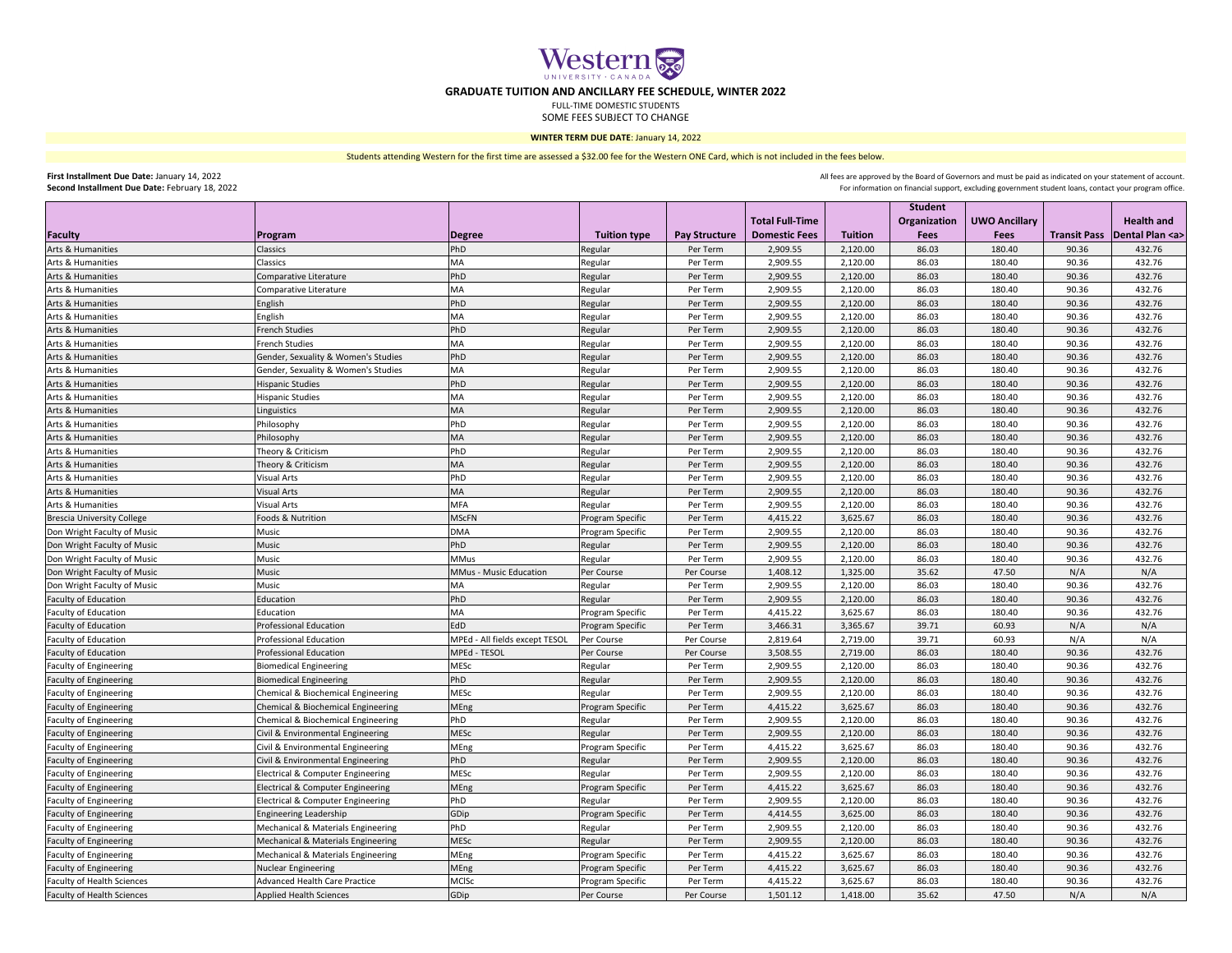|                                                   |                                             |                           |                         |                      |                        |                | <b>Student</b> |                      |                     |                     |
|---------------------------------------------------|---------------------------------------------|---------------------------|-------------------------|----------------------|------------------------|----------------|----------------|----------------------|---------------------|---------------------|
|                                                   |                                             |                           |                         |                      | <b>Total Full-Time</b> |                | Organization   | <b>UWO Ancillary</b> |                     | <b>Health and</b>   |
| Faculty                                           | Program                                     | <b>Degree</b>             | <b>Tuition type</b>     | <b>Pay Structure</b> | <b>Domestic Fees</b>   | <b>Tuition</b> | <b>Fees</b>    | <b>Fees</b>          | <b>Transit Pass</b> | Dental Plan <a></a> |
| <b>Faculty of Health Sciences</b>                 | <b>Communication Sciences and Disorders</b> | <b>MCISc</b>              | Program Specific        | Per Term             | 4,554.22               | 3,764.67       | 86.03          | 180.40               | 90.36               | 432.76              |
| <b>Faculty of Health Sciences</b>                 | <b>Health and Rehabilitation Sciences</b>   | MPT/PhD                   | <b>Program Specific</b> | Per Term             | 4,554.22               | 3,764.67       | 86.03          | 180.40               | 90.36               | 432.76              |
| <b>Faculty of Health Sciences</b>                 | <b>Health and Rehabilitation Sciences</b>   | MSc (OT)/PhD              | Program Specific        | Per Term             | 4,554.22               | 3,764.67       | 86.03          | 180.40               | 90.36               | 432.76              |
| <b>Faculty of Health Sciences</b>                 | <b>Health and Rehabilitation Sciences</b>   | MCISc/PhD                 | Program Specific        | Per Term             | 4,554.22               | 3,764.67       | 86.03          | 180.40               | 90.36               | 432.76              |
| <b>Faculty of Health Sciences</b>                 | <b>Health and Rehabilitation Sciences</b>   | <b>PhD</b>                | Regular                 | Per Term             | 2,909.55               | 2,120.00       | 86.03          | 180.40               | 90.36               | 432.76              |
| <b>Faculty of Health Sciences</b>                 | <b>Health and Rehabilitation Sciences</b>   | MSc                       | Regular                 | Per Term             | 2,909.55               | 2,120.00       | 86.03          | 180.40               | 90.36               | 432.76              |
| <b>Faculty of Health Sciences</b>                 | Kinesiology                                 | PhD                       | Regular                 | Per Term             | 2,909.55               | 2,120.00       | 86.03          | 180.40               | 90.36               | 432.76              |
| <b>Faculty of Health Sciences</b>                 | Kinesiology                                 | <b>MA</b>                 | Regular                 | Per Term             | 2,909.55               | 2,120.00       | 86.03          | 180.40               | 90.36               | 432.76              |
| <b>Faculty of Health Sciences</b>                 | Kinesiology                                 | <b>MSc</b>                | Regular                 | Per Term             | 2,909.55               | 2,120.00       | 86.03          | 180.40               | 90.36               | 432.76              |
| <b>Faculty of Health Sciences</b>                 | <b>Nursing</b>                              | PhD                       | Regular                 | Per Term             | 2,909.55               | 2,120.00       | 86.03          | 180.40               | 90.36               | 432.76              |
| <b>Faculty of Health Sciences</b>                 | Nursing                                     | MN                        | Program Specific        | Per Term             | 4,415.22               | 3,625.67       | 86.03          | 180.40               | 90.36               | 432.76              |
| <b>Faculty of Health Sciences</b>                 | <b>Nursing</b>                              | <b>MScN</b>               | <b>Program Specific</b> | Per Term             | 3,335.88               | 2,546.33       | 86.03          | 180.40               | 90.36               | 432.76              |
| <b>Faculty of Health Sciences</b>                 | <b>Occupational Therapy</b>                 | MSc (OT)                  | Program Specific        | Per Term             | 4,554.22               | 3,764.67       | 86.03          | 180.40               | 90.36               | 432.76              |
| <b>Faculty of Health Sciences</b>                 | Physical Therapy                            | <b>MPT</b>                | <b>Program Specific</b> | Per Term             | 4,554.22               | 3,764.67       | 86.03          | 180.40               | 90.36               | 432.76              |
| <b>Faculty of Information &amp; Media Studies</b> | <b>Health Information Science</b>           | <b>MHIS</b>               | Program Specific        | Per Term             | 3,677.55               | 2,888.00       | 86.03          | 180.40               | 90.36               | 432.76              |
| <b>Faculty of Information &amp; Media Studies</b> | <b>Health Information Science</b>           | PhD                       | Regular                 | Per Term             | 2,909.55               | 2,120.00       | 86.03          | 180.40               | 90.36               | 432.76              |
| <b>Faculty of Information &amp; Media Studies</b> | Journalism & Communication                  | MMJC                      | <b>Program Specific</b> | Per Term             | 5,303.88               | 4,514.33       | 86.03          | 180.40               | 90.36               | 432.76              |
| <b>Faculty of Information &amp; Media Studies</b> | Library & Information Science               | PhD                       | Regular                 | Per Term             | 2,909.55               | 2,120.00       | 86.03          | 180.40               | 90.36               | 432.76              |
| <b>Faculty of Information &amp; Media Studies</b> | Library & Information Science               | <b>MLIS</b>               | <b>Program Specific</b> | Per Term             | 4,415.22               | 3,625.67       | 86.03          | 180.40               | 90.36               | 432.76              |
| Faculty of Information & Media Studies            | Library & Information Science               | MLIS (co-op only)         | <b>Program Specific</b> | Per Term             | 638.93                 | 618.00         | 20.93          | N/A                  | N/A                 | N/A                 |
| <b>Faculty of Information &amp; Media Studies</b> | Library & Information Science               | MLIS $(co-op + 1 course)$ | <b>Program Specific</b> | Per Term             | 1,788.82               | 1,705.70       | 35.62          | 47.50                | N/A                 | N/A                 |
| <b>Faculty of Information &amp; Media Studies</b> | Library & Information Science               | MLIS (1 course)           | <b>Program Specific</b> | Per Term             | 1,170.82               | 1,087.70       | 35.62          | 47.50                | N/A                 | N/A                 |
| <b>Faculty of Information &amp; Media Studies</b> | Media Studies                               | PhD                       | Regular                 | Per Term             | 2,909.55               | 2,120.00       | 86.03          | 180.40               | 90.36               | 432.76              |
| <b>Faculty of Information &amp; Media Studies</b> | Media Studies                               | <b>MA</b>                 | Regular                 | Per Term             | 2,909.55               | 2,120.00       | 86.03          | 180.40               | 90.36               | 432.76              |
| <b>Faculty of Law</b>                             | Law                                         | PhD                       | Regular                 | Per Term             | 2,909.55               | 2,120.00       | 86.03          | 180.40               | 90.36               | 432.76              |
| Faculty of Law                                    | Law                                         | <b>LLM</b>                | Program Specific        | Per Term             | 4,245.55               | 3,456.00       | 86.03          | 180.40               | 90.36               | 432.76              |
| Faculty of Law                                    | Legal Studies                               | <b>MSL</b>                | <b>Program Specific</b> | Per Term             | 4,245.55               | 3,456.00       | 86.03          | 180.40               | 90.36               | 432.76              |
| Faculty of Law                                    | Mining Law, Finance, & Sustainability       | GDip                      | Per Course              | Per Course           | 3,039.55               | 2,250.00       | 86.03          | 180.40               | 90.36               | 432.76              |
| <b>Faculty of Science</b>                         | <b>Applied Mathematics</b>                  | <b>MSc</b>                | Regular                 | Per Term             | 2,909.55               | 2,120.00       | 86.03          | 180.40               | 90.36               | 432.76              |
| <b>Faculty of Science</b>                         | <b>Applied Mathematics</b>                  | PhD                       | Regular                 | Per Term             | 2,909.55               | 2,120.00       | 86.03          | 180.40               | 90.36               | 432.76              |
| <b>Faculty of Science</b>                         | Astronomy                                   | <b>MSc</b>                | Regular                 | Per Term             | 2,909.55               | 2,120.00       | 86.03          | 180.40               | 90.36               | 432.76              |
| <b>Faculty of Science</b>                         | Astronomy                                   | PhD                       | Regular                 | Per Term             | 2,909.55               | 2,120.00       | 86.03          | 180.40               | 90.36               | 432.76              |
| <b>Faculty of Science</b>                         | Biology                                     | <b>MSc</b>                | Regular                 | Per Term             | 2,909.55               | 2,120.00       | 86.03          | 180.40               | 90.36               | 432.76              |
| <b>Faculty of Science</b>                         | Biology                                     | <b>PhD</b>                | Regular                 | Per Term             | 2,909.55               | 2,120.00       | 86.03          | 180.40               | 90.36               | 432.76              |
| <b>Faculty of Science</b>                         | Chemistry                                   | <b>MSc</b>                | Regular                 | Per Term             | 2,909.55               | 2,120.00       | 86.03          | 180.40               | 90.36               | 432.76              |
| <b>Faculty of Science</b>                         | Chemistry                                   | PhD                       | Regular                 | Per Term             | 2,909.55               | 2,120.00       | 86.03          | 180.40               | 90.36               | 432.76              |
| Faculty of Science                                | <b>Computer Science</b>                     | <b>MSc</b>                | Regular                 | Per Term             | 2,909.55               | 2,120.00       | 86.03          | 180.40               | 90.36               | 432.76              |
| <b>Faculty of Science</b>                         | <b>Computer Science</b>                     | PhD                       | Regular                 | Per Term             | 2,909.55               | 2,120.00       | 86.03          | 180.40               | 90.36               | 432.76              |
| <b>Faculty of Science</b>                         | Data Analytics                              | <b>MDA</b>                | <b>Program Specific</b> | Per Term             | 8,558.88               | 7,769.33       | 86.03          | 180.40               | 90.36               | 432.76              |
| <b>Faculty of Science</b>                         | <b>Environment and Sustainability</b>       | <b>MES</b>                | <b>Program Specific</b> | Per Term             | 4,849.22               | 4,059.67       | 86.03          | 180.40               | 90.36               | 432.76              |
| <b>Faculty of Science</b>                         | Geology                                     | <b>MSc</b>                | Regular                 | Per Term             | 2,909.55               | 2,120.00       | 86.03          | 180.40               | 90.36               | 432.76              |
| <b>Faculty of Science</b>                         | Geology                                     | PhD                       | Regular                 | Per Term             | 2,909.55               | 2,120.00       | 86.03          | 180.40               | 90.36               | 432.76              |
| <b>Faculty of Science</b>                         | Geophysics                                  | <b>MSc</b>                | Regular                 | Per Term             | 2,909.55               | 2,120.00       | 86.03          | 180.40               | 90.36               | 432.76              |
| <b>Faculty of Science</b>                         | Geophysics                                  | PhD                       | Regular                 | Per Term             | 2,909.55               | 2,120.00       | 86.03          | 180.40               | 90.36               | 432.76              |
| <b>Faculty of Science</b>                         | Mathematics                                 | PhD                       | Regular                 | Per Term             | 2,909.55               | 2,120.00       | 86.03          | 180.40               | 90.36               | 432.76              |
| <b>Faculty of Science</b>                         | Mathematics                                 | <b>MSc</b>                | Regular                 | Per Term             | 2,909.55               | 2,120.00       | 86.03          | 180.40               | 90.36               | 432.76              |
| Faculty of Science                                | Physics                                     | PhD                       | Regular                 | Per Term             | 2,909.55               | 2,120.00       | 86.03          | 180.40               | 90.36               | 432.76              |
| <b>Faculty of Science</b>                         | Physics                                     | <b>MSc</b>                | Regular                 | Per Term             | 2,909.55               | 2,120.00       | 86.03          | 180.40               | 90.36               | 432.76              |
| <b>Faculty of Science</b>                         | <b>Statistics</b>                           | PhD                       | Regular                 | Per Term             | 2,909.55               | 2,120.00       | 86.03          | 180.40               | 90.36               | 432.76              |
| <b>Faculty of Science</b>                         | <b>Statistics</b>                           | <b>MSc</b>                | Regular                 | Per Term             | 2,909.55               | 2,120.00       | 86.03          | 180.40               | 90.36               | 432.76              |
| <b>Faculty of Social Science</b>                  | Anthropology                                | MA                        | Regular                 | Per Term             | 2,909.55               | 2,120.00       | 86.03          | 180.40               | 90.36               | 432.76              |
| <b>Faculty of Social Science</b>                  | Anthropology                                | PhD                       | Regular                 | Per Term             | 2,909.55               | 2,120.00       | 86.03          | 180.40               | 90.36               | 432.76              |
| <b>Faculty of Social Science</b>                  | Economics                                   | MA                        | Regular                 | Per Term             | 2,909.55               | 2,120.00       | 86.03          | 180.40               | 90.36               | 432.76              |
| <b>Faculty of Social Science</b>                  | <b>Economics</b>                            | <b>PhD</b>                | Regular                 | Per Term             | 2,909.55               | 2,120.00       | 86.03          | 180.40               | 90.36               | 432.76              |
| <b>Faculty of Social Science</b>                  | <b>Financial Economics</b>                  | <b>MFE</b>                | Program Specific        | Per Term             | 10,972.55              | 10,183.00      | 86.03          | 180.40               | 90.36               | 432.76              |
| <b>Faculty of Social Science</b>                  | Geography                                   | <b>MA</b>                 | Regular                 | Per Term             | 2,909.55               | 2,120.00       | 86.03          | 180.40               | 90.36               | 432.76              |
| <b>Faculty of Social Science</b>                  | Geography                                   | <b>MSc</b>                | Regular                 | Per Term             | 2,909.55               | 2,120.00       | 86.03          | 180.40               | 90.36               | 432.76              |
| <b>Faculty of Social Science</b>                  | Geography                                   | PhD                       | Regular                 | Per Term             | 2,909.55               | 2,120.00       | 86.03          | 180.40               | 90.36               | 432.76              |
| <b>Faculty of Social Science</b>                  | History                                     | МA                        | Regular                 | Per Term             | 2,909.55               | 2,120.00       | 86.03          | 180.40               | 90.36               | 432.76              |
| <b>Faculty of Social Science</b>                  | History                                     | PhD                       | Regular                 | Per Term             | 2,909.55               | 2,120.00       | 86.03          | 180.40               | 90.36               | 432.76              |
| <b>Faculty of Social Science</b>                  | Management of Applied Science               | MMASc                     | <b>Program Specific</b> | Per Term             | 7,352.88               | 6,563.33       | 86.03          | 180.40               | 90.36               | 432.76              |